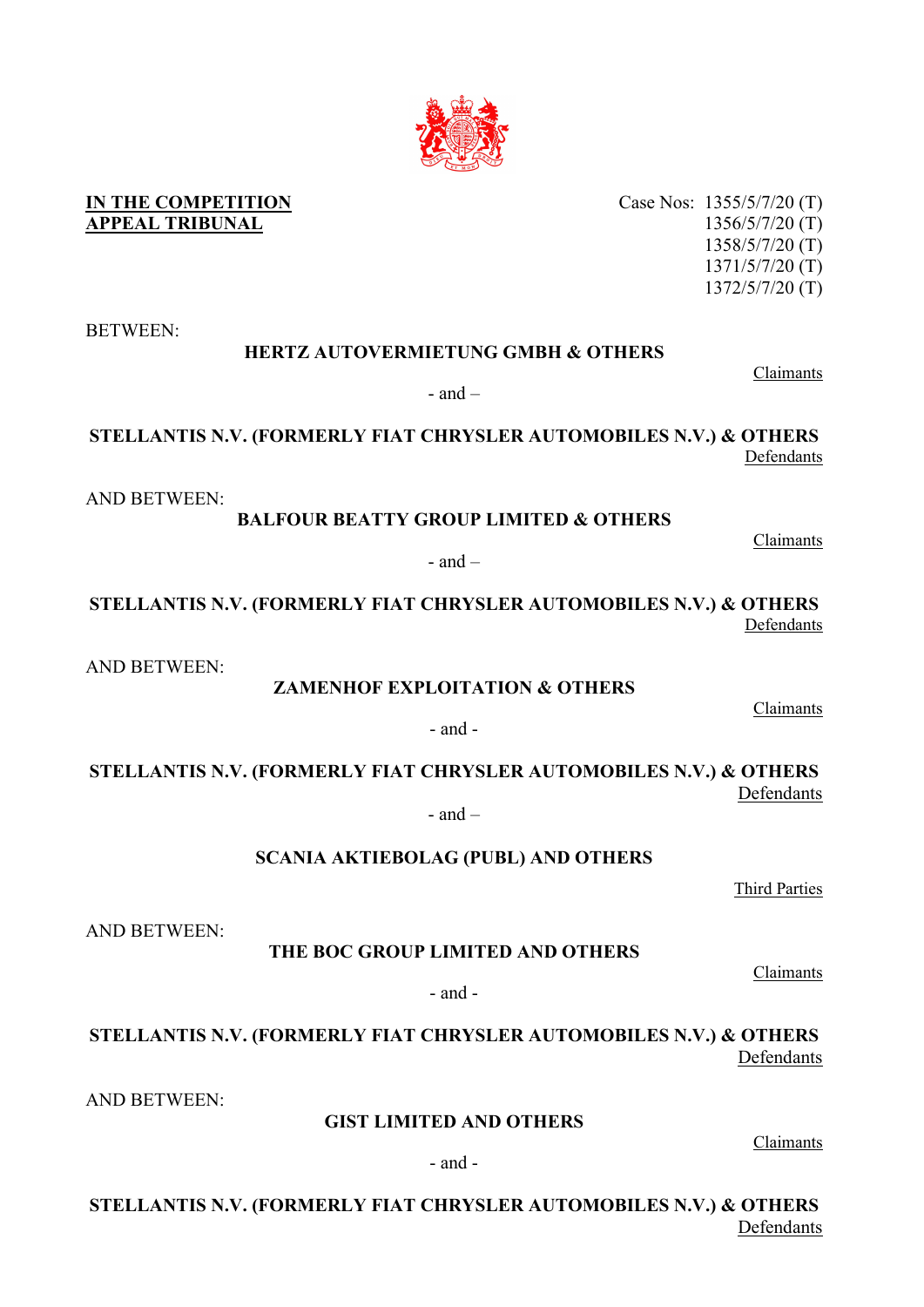## **SCANIA AKTIEBOLAG (PUBL) AND OTHERS**

Third Parties

## **CONSENT ORDER**

**UPON** MAN SE, formerly the Fifth Defendant in each of these proceedings, as the transferring legal entity, being merged into TRATON SE, as the acquiring legal entity, by registration in the commercial register at the Munich Local Court (Amtsgericht) (HRB 246068) on 31 August 2021, and TRATON SE being the universal legal successor to MAN SE (the latter of which having ceased to exist as an independent legal entity)

**AND UPON** TRATON SE being substituted for MAN SE in the proceedings with case number 1355/5/7/20 (T) (the "**Hertz Proceedings**"), case number 1356/5/7/20 (T) (the "**Balfour Beatty Proceedings**"), case number 1358/5/7/20 (T) (the "**Zamenhof Proceedings**"), case number 1371/5/7/20 (T) (the "**BOC Proceedings**") and case number 1372/5/7/18 (T) (the "**Gist Proceedings**") pursuant to the Orders of the Honourable Mr Justice Roth dated 15 December 2021

**AND UPON** the Twelfth and Thirteenth Defendants in each of these proceedings (together "**DAF**") having made additional claims for contribution or indemnity against MAN SE pursuant to Part 20.6 of the Civil Procedure Rules in the Hertz Proceedings on or around 27 April 2020, the Balfour Beatty Proceedings on or around 8 June 2020, the Zamenhof Proceedings on or around 6 July 2020, the BOC Proceedings on or around 28 September 2020 and the Gist Proceedings on or around 28 September 2020 (together "**DAF's Additional Claims against MAN SE**")

## **BY CONSENT IT IS ORDERED THAT:**

- 1. DAF's Additional Claims against MAN SE are deemed to be made against TRATON SE. In relation to DAF's Additional Claims TRATON SE is hereby substituted for MAN SE.
- 2. In the event that DAF amends its Additional Claims against MAN SE (now TRATON SE) after the date of this Order, DAF shall amend those claims to reflect paragraph 1 of this Order.
- 3. Costs in the case.
- 4. Liberty to apply.